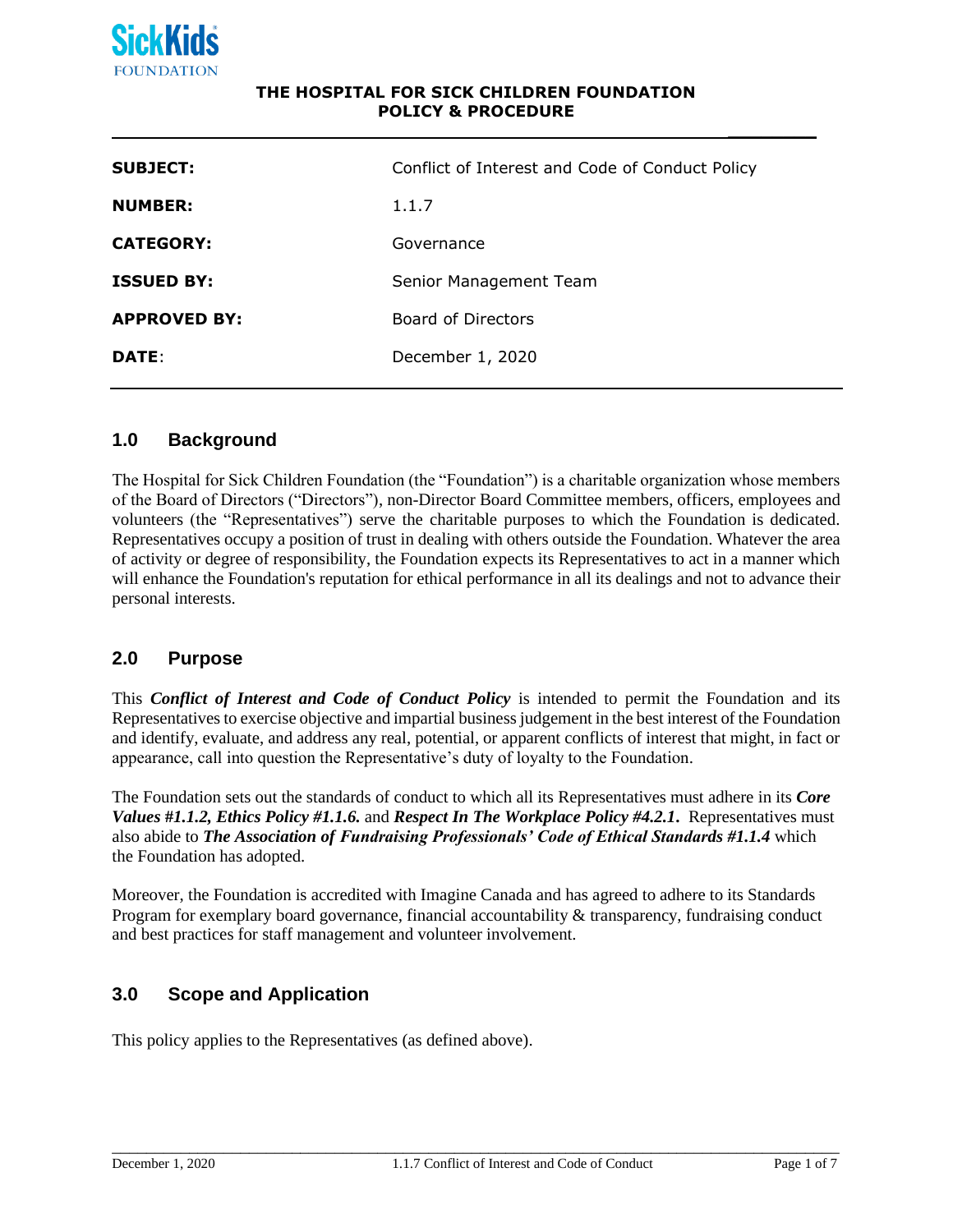

# **4.0 Policy**

**Conflict of Interest**. For the purposes of this Policy, a conflict of interest is defined as a situation that arises where personal or private interests affect a Representative's ability to make objective business decisions for the Foundation. A conflict of interest may be a real conflict of interest, a potential conflict of interest or an apparent conflict of interest:

- a) A "real conflict of interest" exists when a Representative or his or her Related Person<sup>1</sup> has a direct or indirect personal or business interest that is sufficiently connected to his or her duties and responsibilities that it influences the exercise of these duties and responsibilities;
- b) A "potential conflict of interest" exists when a Representative or his or her Related Person has a direct or indirect personal or business interest that could influence the performance of any of his/her duties or responsibilities at a time when he or she has not yet exercised that duty or responsibility; and
- c) An "apparent conflict of interest" exists when reasonably well-informed persons could properly have a reasonable belief that a Representative or his or her Related Person has a real conflict of interest, direct or indirect, even where there is no real conflict in fact.
- **4.1 Personal Interests.** A conflict of interest arises when:
	- a) A Representative or his or her Related Person(s) is in a position to benefit financially or avoid financial loss, either directly or indirectly, as a result of a material contract or transaction or other matter of a monetary nature with the Corporation, whether made or proposed, in which such person is involved. (An example is the Representative is in the management or owner of an organization which is a supplier of materials or services to the Foundation);
	- b) Other personal interests lead to a conflict of interest when a Representative or his or her Related Person has non-economic interests such as religious, political, corporate and/or institutional interests which supersede or compete with the duties and responsibilities of a Representative or his or her Related Person (An example is a Member of the Board running for the leadership of a major political party);

Notwithstanding the foregoing, conflict of interest should *not* be deemed to exist where a financial interest is so remote or insignificant in nature that it cannot reasonably be regarded as likely to influence the Representative.

**4.2 Accepting Gifts.** A conflict of interest may arise when a Representative receives directly (or indirectly through his or her Related Person or other person) a personal benefit of any kind (a "**Gift**") from a donor, supplier (both current and prospective) or any other individual or entity doing business with the Foundation as a result of that person's relationship with the Foundation. Gifts do not include Entertainment (as described below in paragraph (c)), gifts received for the benefit of the Foundation or The Hospital for Sick Children (the "Hospital"). Representatives must never accept gifts of cash under any circumstances.

The following provides guidance on when accepting a Gift may create a conflict of interest.

<sup>&</sup>lt;sup>1</sup> "Related Person" means a spouse (common law or otherwise), an in-law, a child or stepchild, a parent or a sibling of the Representative, or any other person in a close personal relationship who could be perceived to influence the Representative`s role, responsibility and obligations to the Foundation.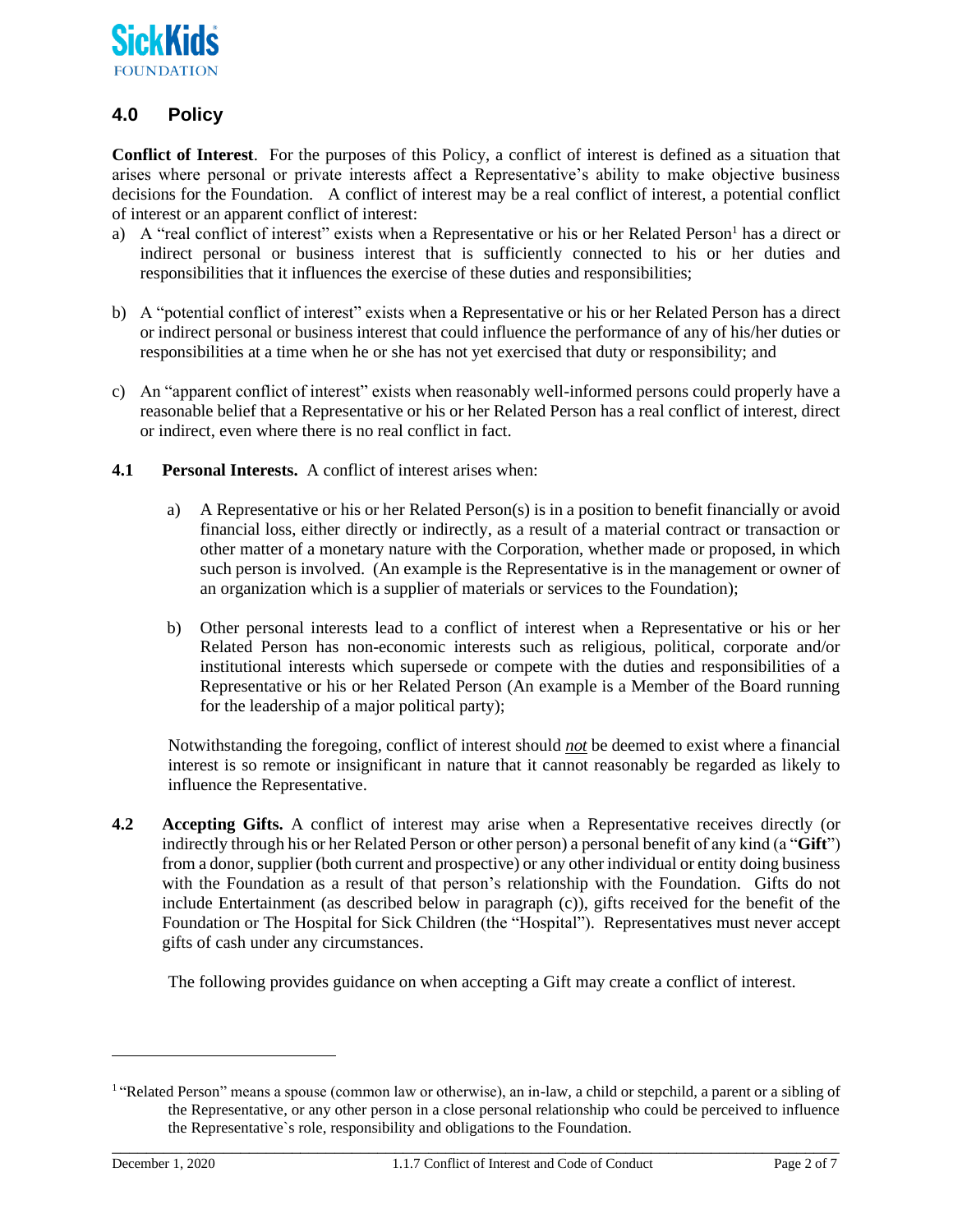

- a) Reasonable Gifts. "Reasonable Gifts" are Gifts that have a retail value of less than \$200 each, and which, taken together with the other Gifts provided by the same individual or entity in the past fiscal year total less than \$200. It is acceptable for a Representative to accept a Reasonable Gift, provided the it is given as an expression of courtesy, hospitality, or gratitude, is reasonable in the circumstances, and is not intended to influence the Foundation's businessrelated decisions.
- b) Greater Than Reasonable Gift. A conflict of interest arises if a Representative receives a Gift that has a value that exceeds \$200, or a series of Gifts that together exceed \$200 in a given year (a "Greater than Reasonable Gift"). Upon receiving a Greater than Reasonable Gift, the Representative must report such Gift to the Gift Approval Authority, as defined below. The Gift Approval Authority shall determine, in consultation with the Representative, whether the Greater than Reasonable Gift should be accepted, returned, or else donated to the Hospital, the Foundation or used for any other purpose, having regard to the principles set out in this Policy.

"Gift Approval Authority" means:

- i. in the case of the Chair of the Board, to the Chair of the Governance and Nominating Committee;
- ii. in the case of any other Director, to the Chair of the Board;
- iii. in the case of a non-Director Board Committee members, to the Chair of that Committee;
- iv. in the case of the Chief Executive Officer ("CEO"), to the Chair of the Board;
- v. in the case of a member of the Senior Management Team (SMT), to the CEO;
- vi. in the case of any employee not covered above, to the Vice President of their respective business unit, Chief Operating Officer ("COO") or President and Chief Development Officer; and
- vii. in the case of a volunteer, to the Director of Human Resources.
- c) Exception for Meals and Entertainment. The value limit for Reasonable Gifts and Greater than Reasonable Gifts does not apply to the giving or receiving of meals and entertainment as set out below. Representatives must use good judgement and determining the appropriateness of meals and entertainment, taking into consideration the following:
	- i. invitations to receptions, openings and dinner parties that are widely distributed are acceptable;
	- ii. tickets to occasional sporting events, theatres, concerts or similar functions are acceptable, provided representatives of the suppliers *are* present and the tickets are unsolicited and reasonable and serve a valid business purpose;
	- iii. vouchers or gift cards for meals or tickets to occasional sporting events, theatres, concerts or similar functions where the representatives of the supplier *are not* in attendance are Gifts and must be dealt with under the guidelines for Gifts in sections 4.2 (a) and (b) above;
	- iv. the need to reciprocate to avoid the possibility of being or appearing to be influenced by entertainment should be considered; and
	- v. whether it would embarrass the Representative or the Foundation if made public.

In all cases, where Meals and Entertainment value received by the Representative exceeds \$200, the Representative shall report such Meals and Entertainment to the Gift Approval Authority.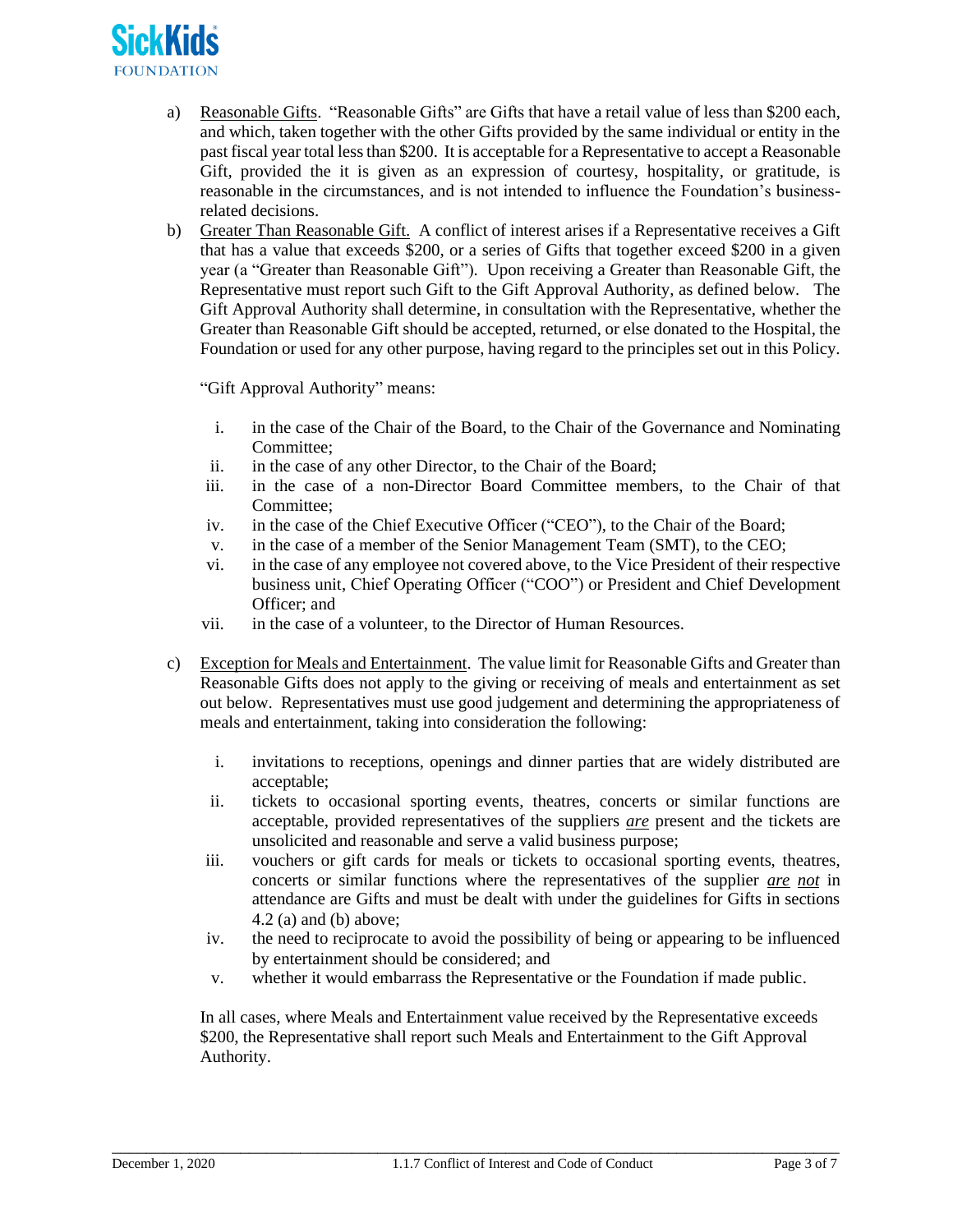

- d) Fees or Honoraria Received. When Representatives are invited to address or otherwise contribute to an external organization in an event, seminar, symposium or lecture forum, solely as a result of their position with the Foundation, any fees or honoraria received by the Representative that exceed the value of a Reasonable Gift as described above shall be dealt with in accordance with section 4.2(b) above.
- **4.3 Engaging in Outside Business/Employment.** A conflict of interest arises if a Representative accepts outside employment or engages in outside activities that:
	- a) interfere with the efficient performance of their Foundation duties; or
	- b) the employment or undertaking would constitute full-time employment for another person. (However, this does not apply to a Representative who is employed on a part-time basis, or who is on an authorized leave of absence (provided the activities are consistent with the terms of the leave of absence).)
- **4.4 Use of Confidential Information, Company Property**. Confidential information includes any information that is not available to the public, including third-party confidential information in the custody or control of the Corporation. Representatives shall not, either during or after their tenure or employment with the Foundation:
	- a) disclose any confidential information obtained during the course of their employment with the Foundation to a person or entity unless the Representative is authorized to do so by law or by the Foundation;
	- b) use confidential information or company property in a business or undertaking outside his or her work for the Foundation; or
	- c) accept a Gift of any value directly or indirectly in exchange for disclosing confidential information.
- **4.5 Other Relationships.** A conflict of interest may also arise where the Foundation determines, acting reasonably, that a Representative or his or her Related Persons has any other relationship, or is involved in an activity or a situation in which the Representative (or his or her Related Persons) has/have/had personal, business, financial, professional or other interests or roles that may impact, or be perceived to impact on the Representative's duties to the Foundation. This includes the situation where a Representative in a sensitive, influential or position of authority is in a consensual working relationship, romantic or sexual relationship, with another Representative.

Both the risk of a real conflict and perceived conflict of interest are heightened in situations involving Representatives who are Board Members, non-Director Board Committee members, or a member of the SMT. Accordingly, SMT members shall not enter into or continue a consensual working relationship, romantic or sexual relationship, with another Representative. Furthermore, Board Members and non-Director Board Committee members shall not enter into such a relationship with any Foundation employees.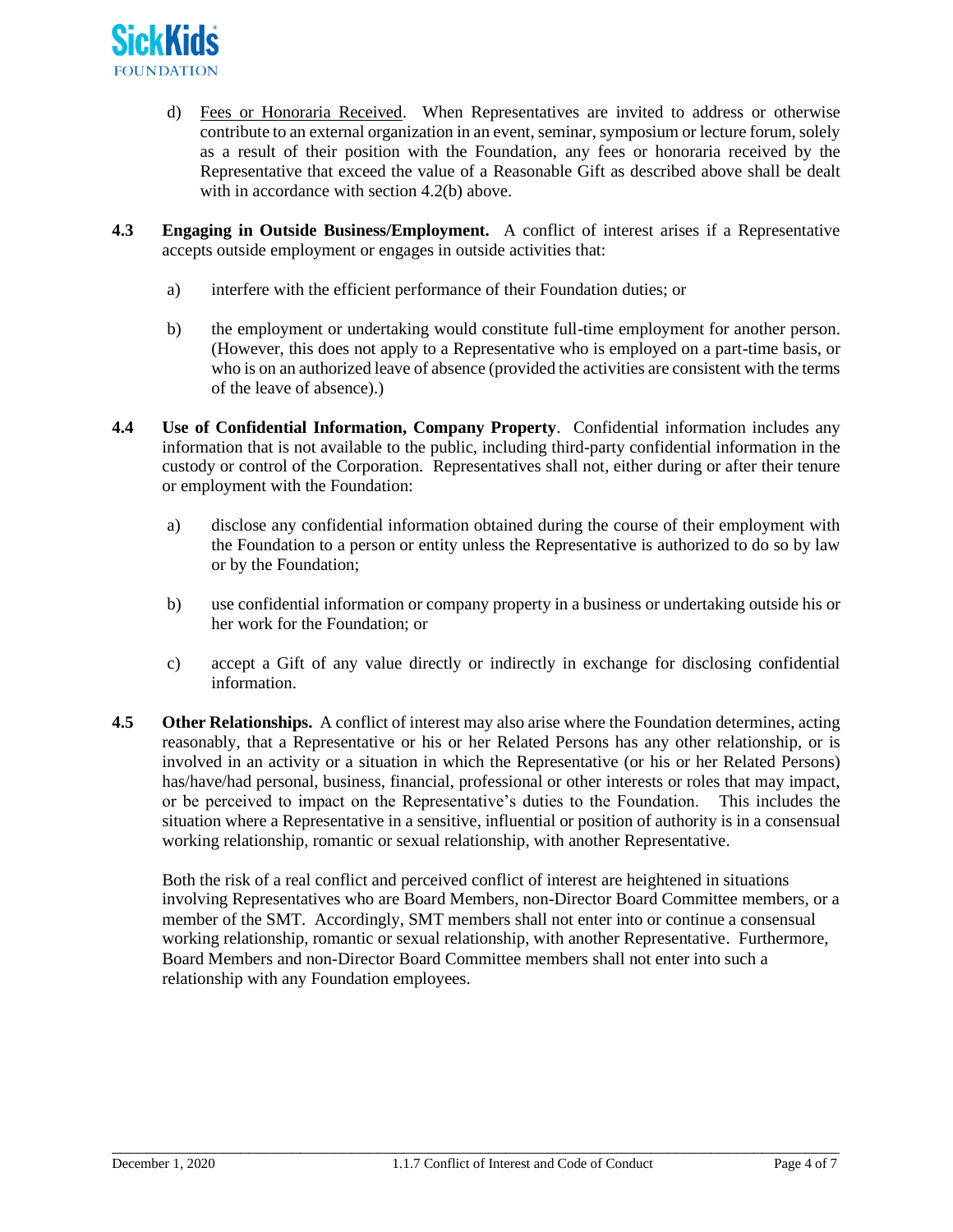

## **5.0 Administrative Procedures**

- **5.1 Disclosure and Recusal Obligations.** When a Representative becomes aware of a possible conflict of interest, he or she has a duty to take the following actions:
	- a. Immediately disclose the existence and circumstances of such conflict of interest to the Conflict Management Authority. "Conflict Management Authority" means:
		- i. in the case of the Chair of the Board, to the Chair of the Governance and Nominating Committee;
		- ii. in the case of any other Director, to the Chair of the Board;
		- iii. in the case of a non-Director Board Committee members, to the Chair of the Committee;
		- iv. in case of the CEO, to the Chair of the Board;
		- v. in the case of a member of the SMT, to the CEO;
		- vi. in the case of any employee not covered above, to the COO; and
		- vii. in the case of a volunteer, to the COO.
	- b. Refrain from using his or her personal influence to promote the transaction or activity giving rise to the conflict of interest, unless authorized by a Conflict Management Plan (as defined below).
	- c. Physically excuse himself or herself from any discussions regarding the transaction or activity, except to answer questions, including Board discussions and decisions on the subject, unless authorized by a Conflict Management Plan (as defined below). Notwithstanding the requirement to excuse themselves from any discussions, the affected Representative shall be permitted to explain any aspect of the contract or matter in response to questions of the Board or Conflict Management Authority, as applicable, and make a statement giving their opinion on the matter, but shall not engage in debate or otherwise attempt to persuade the decision makers of the merits of the transaction. In the context of any related meeting, the chair of the meeting shall have discretion to determine the extent to which such affected Representative may participate in this part of the meeting.
- **5.2 Conflict Management.** Following disclosure of a conflict of interest, the Conflict Management Authority shall assess the reported conflict and decide on a course of action. In some cases, disclosure of the conflict alone may be adequate. In other cases, additional steps may be required to manage the conflict. If additional steps are required, the Conflict Management Authority shall develop a plan for managing the disclosed conflict (a "Conflict Management Plan"), taking into consideration the following:
	- a. the extent to which the disclosed conflict will affect the ability of the Representative to meet his or her duties, responsibilities and commitments to the Foundation;
	- b. the importance of the relevant activity or relationship giving rise to the conflict to the mission of the Foundation, including the effect on public perception of the activities taking place at the Foundation; and
	- c. the extent to which the activity or relationship giving rise to the conflict can be accommodated without interfering with work being carried out at the Foundation.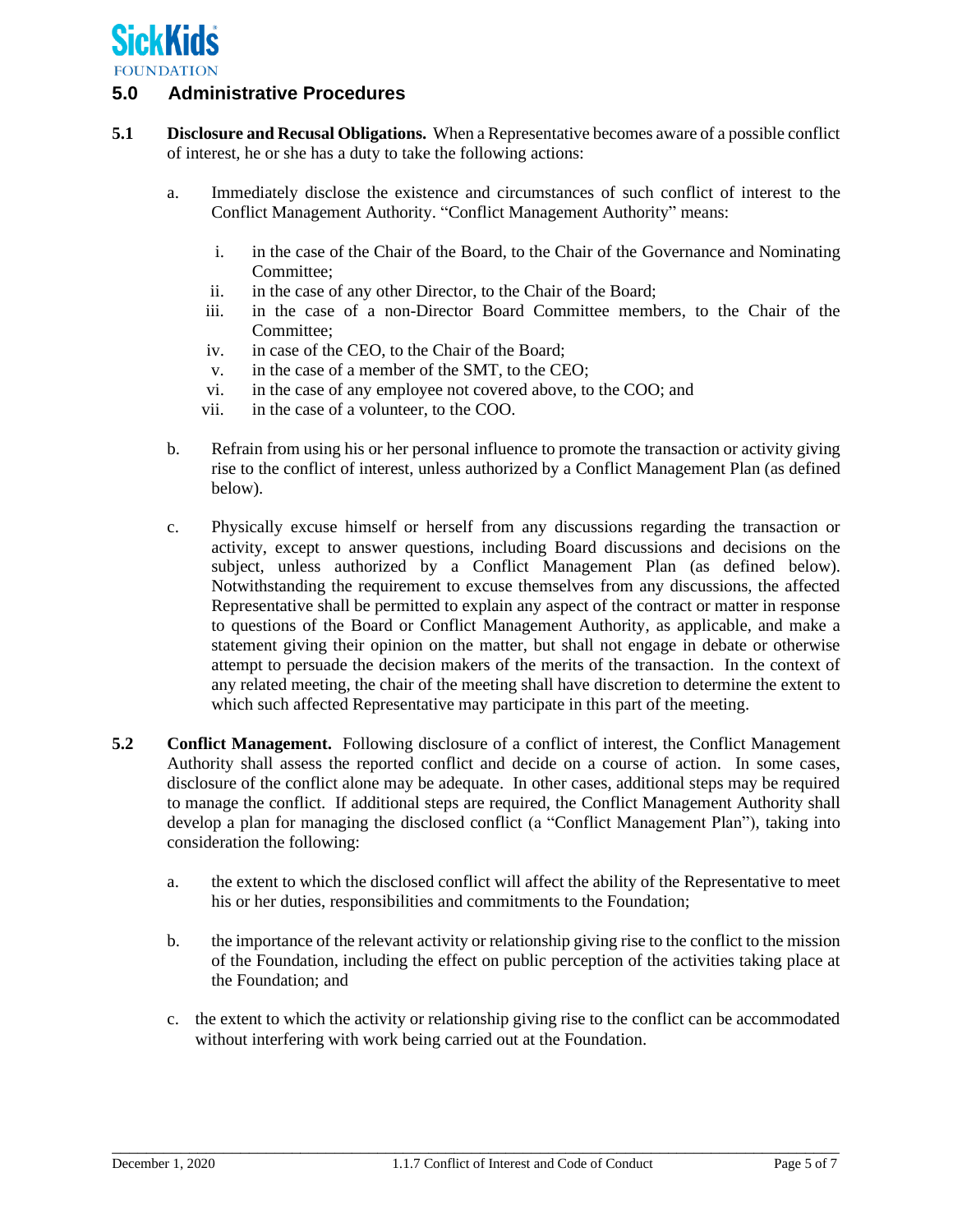

d. the extent to which a conflict of interest or potential risk is identified due to a Representative who is in an sensitive, influential or position of authority enters into a relationship with another Representative, SKF will work with the parties involved to consider options for resolving the problem. The initial solution may be to make sure the parties no longer work together on matters where one is able to influence the other or take action for the other. Matters such as hiring, firing, promotions, performance management, compensation decisions and financial transactions are examples of situations that may require reallocation of duties to avoid any actual or perceived reward or disadvantage. If one or both parties refuse to accept a reasonable solution, such refusal will be deemed a voluntary resignation.

In the case of all employees and volunteers, the CEO and COO as Conflict Management Authority shall confer to ensure that Conflict Management Plans are consistent and reasonable. In the case of Board members and non-Director Board Committee members, the applicable Conflict Management Authority shall confer with the CEO to ensure that the plans are consistent and reasonable. The Conflict Management Authority may consult with the Foundation's General Counsel for any legal advice with respect to a Conflict Management Plan as necessary.

If the Conflict Management Authority determines that the conflict cannot be adequately managed, the Conflict Management Authority may prohibit certain activities or relationships as necessary. At the discretion of the Conflict Management Authority the matter can be referred for discussion to the SMT, or Governance and Nominating Committee of the Board, as appropriate.

For employees (other than the CEO) and volunteers, the supervisor of the affected Representative shall be provided a copy of the Conflict Management Plan and is responsible for overseeing compliance with the Conflict Management Plan and with this Policy. The Foundation's Human Resources department shall record all reported conflicts of interest, the decision made with respect to such conflict, and any relevant Conflict Management Plan in the employee's file.

For the CEO, non-Director Board Committee members and Directors, a copy of the Conflict Management Plan shall be shared with the COO who shall be responsible for overseeing compliance with the Conflict Management Plan and with this Policy. The Foundation's Board Relations Department shall record all reported conflicts of interest, the decision made with respect to such conflict, and any relevant Conflict Management Plan.

- **5.3 Additional Obligations Applicable to Directors and Non-Director Board Committee Members**. In addition to the obligations set out above, the following shall also apply to Directors and Committee Members:
	- a. **Annual Attestation**. In order to assist the Foundation in identifying potential conflicts of interest, each Director and non-Director Board Committee members shall annually provide required information and a conflict of interest attestation and shall update these to reflect changes during the course of the year. The Foundation's Board Relations Department shall be responsible for the record keeping of this information. Relevant conflict of interest information shall be available for inspection by any Director and may be reviewed by the Foundation's legal counsel.
	- b. **Record Keeping.** The Conflict Management Authority shall ensure that each declaration of interest of a Director or non-Director Board Committee members and a description of the general nature thereof is recorded with the Foundation's Board Relations Department and included in any related meeting minutes. Minutes and meeting reports or materials regarding any subject matter in relation to which a Representative has declared a conflict of interest shall not be shared with the conflicted Representative unless authorized by a Conflict Management Plan.